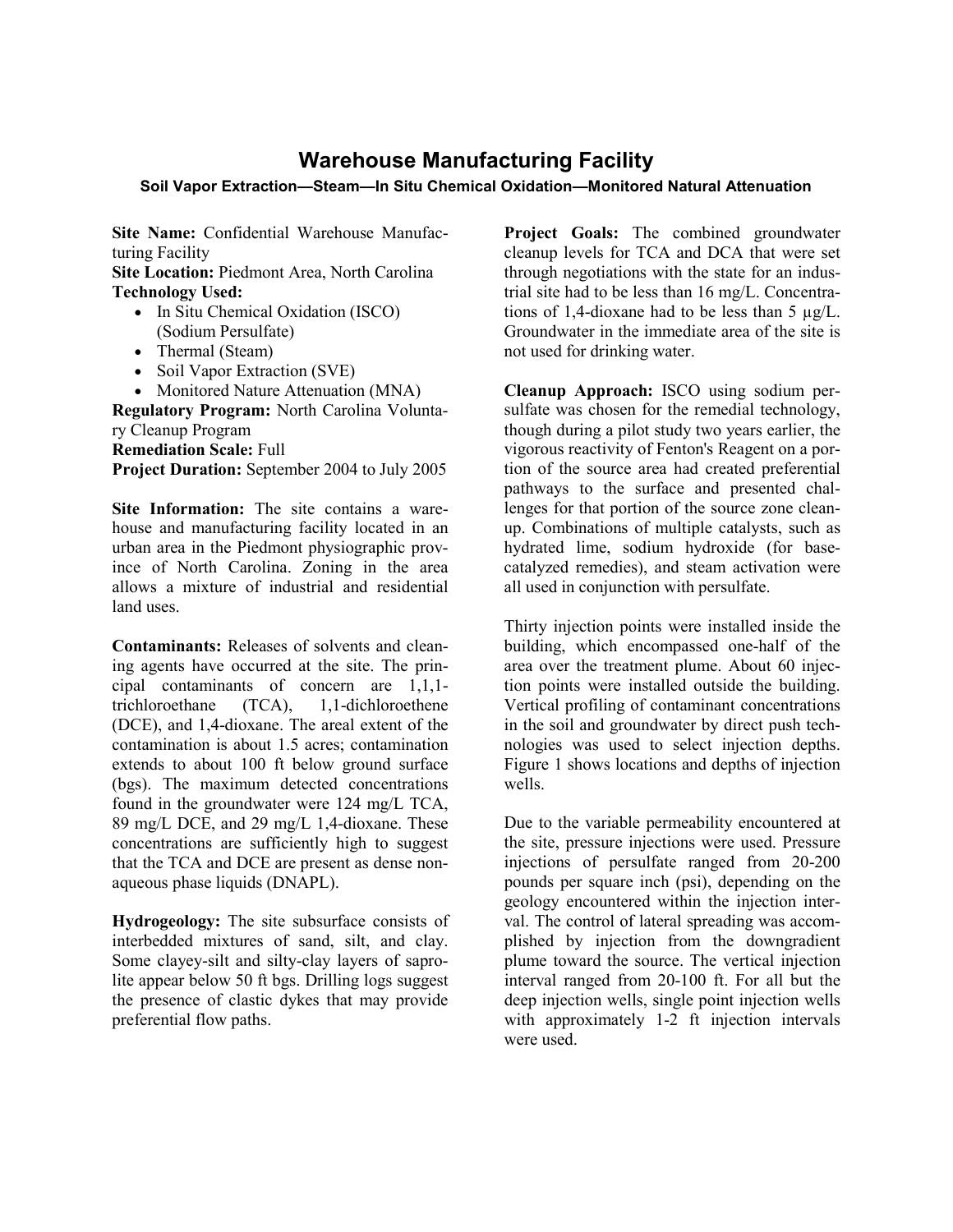

Hydrated lime and steam activation in combination with persulfate were used primarily for both the vadose and saturated zones under the building. This combination has proved very economical. In addition to catalyzing the persulfate, hydrated lime combines with the sulfate in solution to form gypsum, thereby reducing the concentration of sulfate in groundwater. However, sulfate is a byproduct of the reaction between the contaminant and activated persulfate. The secondary drinking water standard for sulfate (taste issue) is 250 mg/L. Because of the toxicity of the contaminants, a SVE system was used during injection at locations inside the building

to ensure no vapor exceedances occurred throughout the duration of the project.

Within the main source area, which included the railroad tracks and loading dock next to the building, hydrated lime and steam activation with persulfate were used initially. Due to difficulties with daylighting, which is a surface pathway not associated with the well bore, it was difficult to effectively transfer the heat using steam. Thus, sodium hydroxide was used instead to catalyze the persulfate.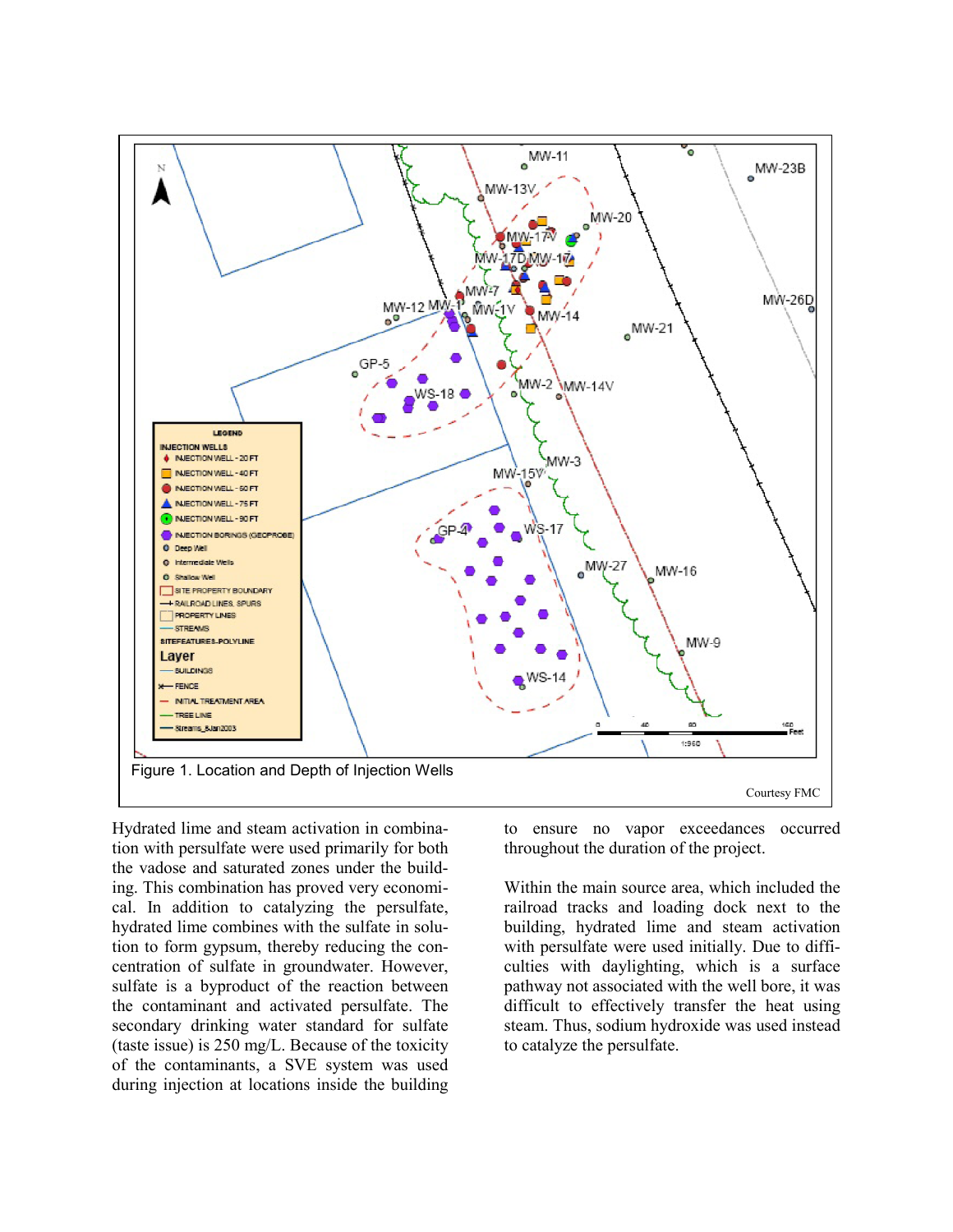When steam is used as the activation mechanism, a threshold number of calories (amount of heat) is required to catalyze a persulfate molecule. The selected average target temperature for this site was 45ºC for 1,1,1-TCA (primary contaminant). The oxidant concentration was based on a Total Oxidant Demand Test (Haselow et. al 2003). Steam was injected under pressure at a range of 20-150 psi. Heat distribution in the treatment zone relied on convection and conduction. Temperatures achieved in the subsurface ranged from 25-60 ºC on average. Higher temperatures (up to 100 ºC) occasionally occurred at monitoring points due to preferential flow of steam. Subsurface temperatures were monitored in existing monitoring wells at multiple depths using thermocouples.

Well design and installation for the shallow source area included direct injection (Geoprobe®) and auger holes with a high density of application points. Well design and installation for the deep source area included direct injection (Geoprobe® to a maximum depth of approximately 80 ft). Deep (100 ft) injection points were installed using a mud rotary drill rig. A higher density of injection points was also used in the deep source area.

Injections occurred periodically from September 2004 through June 2005. About 100,000 pounds of Klozur™ persulfate were used, and various quantities of multiple activators were added to catalyze the persulfate:

- 2,500 pounds of calcium hydroxide
- $\bullet$  > 500 million BTUs of steam
- 17,700 pounds of sodium hydroxide (25% by weight)

On average the amount of reactant each injection point received was:

- 5 million BTUs of steam
- 25 pounds of calcium hydroxide
- 200 pounds of sodium hydroxide
- 1,200 pounds of Klozur<sup>™</sup> persulfate

Higher than average quantities of mass and energy were put into some points, depending on

the contaminant mass and amenability of the subsurface. In some areas, only calcium hydroxide was used, and in other areas where daylighting was a problem, steam was not used and the persulfate was catalyzed using sodium hydroxide alone.

Monitoring nearby wells for water level changes, the presence of persulfate, concentrations of sulfate (byproduct of the reaction), oxygen reduction potential, pH, and temperature (depending on the activator) was used to evaluate remedial progress. Other process measurements used to evaluate success of oxidant application include measuring changes in electrical conductivity to estimate the zone of influence of the injection; logging injection volumes and their depths; chemical probing with depth information (direct push tools); and surface geophysics, such as ground penetrating radar, where subsurface conditions are appropriate.

Concentrations of TCA and DCE were monitored after injection events using a portable gas chromatograph (GC) made by SRI Instruments. Short-lived and relatively low concentrations of oxidation intermediates were occasionally observed and included less chlorinated ethanes and methanes (e.g., chloromethane, chloroethane). 1,4-dioxane was monitored less than GC measureable parameters because of the need for offsite laboratory analysis. Monitoring results were used to identify the areas that required additional treatment.

**Project Results:** The remedy took place under a guaranteed fixed-price contract for under \$1 million. The consultant who performed the work met the guaranteed fixed-price financial requirement. Concentrations have remained below target levels for a year after completion of remediation (Table 1). Overall cleanup costs were approximately \$5/ton of saturated soil. The chemical cost for treatment was roughly \$2/ton of soil. The remaining cost was steam and injection costs. The site is now in a MNA mode.